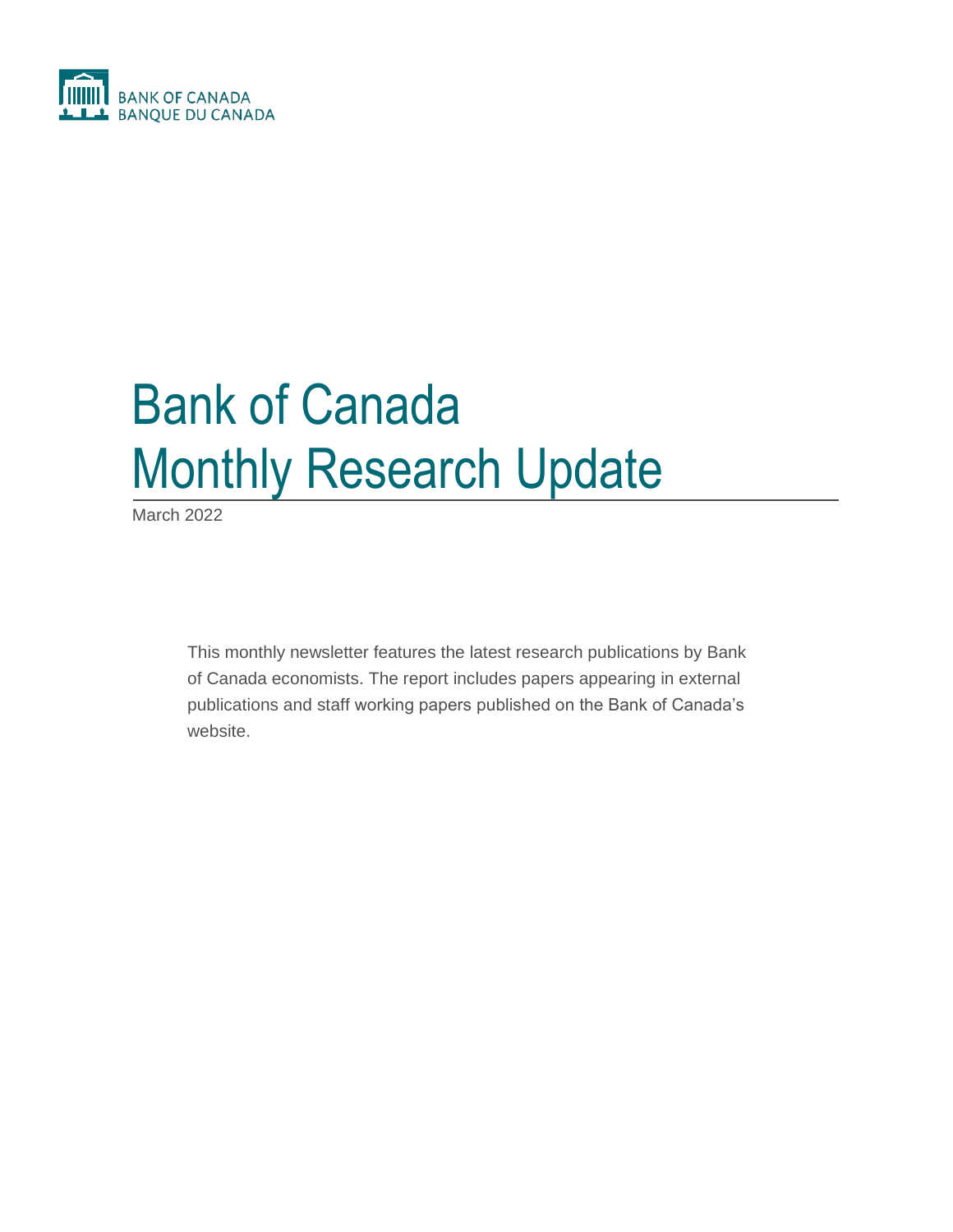1

# **PUBLISHED PAPERS**

## **Forthcoming**

Mario Cipriani & Antonio Guarino & Andreas Uthemann, ["Financial](https://www.newyorkfed.org/research/staff_reports/sr993)  [Transaction Taxes and the Informational Efficiency of Financial](https://www.newyorkfed.org/research/staff_reports/sr993)  [Markets: A Structural Estimation",](https://www.newyorkfed.org/research/staff_reports/sr993) Journal of Financial Economics

Daniela Hauser & Martin Seneca, ["Labor mobility in a monetary union",](https://www.sciencedirect.com/science/article/pii/S0022199622000320?dgcid=coauthor#!) Journal of International Economics

# **STAFF WORKING PAPERS**

- Shota Ichihashi, ["Dynamic Privacy Choices",](https://www.bankofcanada.ca/2022/03/staff-working-paper-2022-8/) Bank of Canada Staff Working Paper 2022-8
- David Cimon & Adrian Walton, ["Central Bank Liquidity Facilities and](https://www.bankofcanada.ca/2022/03/staff-working-paper-2022-9/)  [Market Making",](https://www.bankofcanada.ca/2022/03/staff-working-paper-2022-9/) Bank of Canada Staff Working Paper 2022-9
- James Chapman & Ajit Desai, ["Macroeconomic Predictions Using](https://www.bankofcanada.ca/2022/03/staff-working-paper-2022-10/)  [Payments Data and Machine Learning",](https://www.bankofcanada.ca/2022/03/staff-working-paper-2022-10/) Bank of Canada Staff Working Paper 2022-10
- Antoine Camous & Dmitry Matveev, ["The Central Bank Strikes Back!](https://www.bankofcanada.ca/2022/03/staff-working-paper-2022-11/)  [Credibility of Monetary Policy under Fiscal Influence",](https://www.bankofcanada.ca/2022/03/staff-working-paper-2022-11/) Bank of Canada Staff Working Paper 2022-11
- Edouard Djeutem & Mario He & Abeer Reza & Yang Zhang[,](https://www.bankofcanada.ca/2022/03/staff-working-paper-2022-12/) ["Household Heterogeneity and the Performance of Monetary](https://www.bankofcanada.ca/2022/03/staff-working-paper-2022-12/)  [Policy Frameworks",](https://www.bankofcanada.ca/2022/03/staff-working-paper-2022-12/) Bank of Canada Staff Working Paper 2022- 12
- Edona Reshidi, ["Vertical Bargaining and Obfuscation",](https://www.bankofcanada.ca/2022/03/staff-working-paper-2022-13/) Bank of Canada Staff Working Paper 2022-13
- Felipe Alves, ["Job Ladder and Business Cycles",](https://www.bankofcanada.ca/2022/03/staff-working-paper-2022-14/) Bank of Canada Staff Working Paper 2022-14
- Kim Huynh & Gradon Nicholls & Oleksandr Shcherbakov, ["Equilibrium](https://www.bankofcanada.ca/2022/03/staff-working-paper-2022-15/)  [in Two-Sided Markets for Payments: Consumer Awareness and](https://www.bankofcanada.ca/2022/03/staff-working-paper-2022-15/)  [the Welfare Cost of the Interchange Fee",](https://www.bankofcanada.ca/2022/03/staff-working-paper-2022-15/) Bank of Canada Staff Working Paper 2022-15
- Roobina Keshishbanoosy & Faouzi Tarkhani & Alice Xu & Clément Yélou & Patrick Sabourin & Olena Kostyshyna, ["Consumer Price](https://www150.statcan.gc.ca/n1/pub/62f0014m/62f0014m2021017-eng.htm)  [Index and Inflation Perceptions in Canada: Can measurement](https://www150.statcan.gc.ca/n1/pub/62f0014m/62f0014m2021017-eng.htm)  [approaches or behavioural factors explain the gap?",](https://www150.statcan.gc.ca/n1/pub/62f0014m/62f0014m2021017-eng.htm) Statistics Canada Prices Analytical Series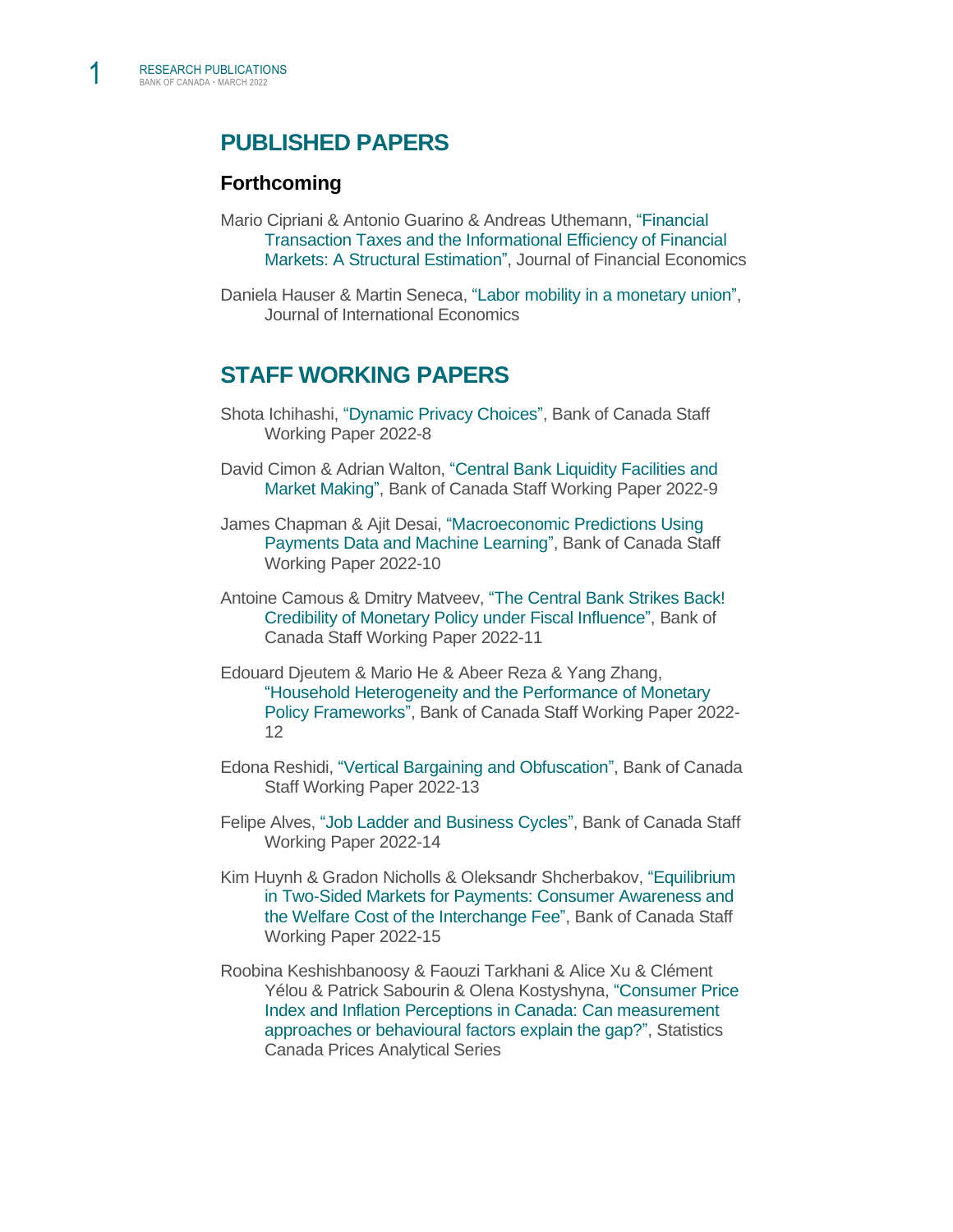# **STAFF DISCUSSION PAPERS**

- Tatjana Dahlhaus & Daniel Hyun & Antoine Poulin-Moore & Jaime Trujillo & Saarah Sheikh & Benjamin Straus, ["COVID-19,](https://www.bankofcanada.ca/2022/03/staff-discussion-paper-2022-5/)  [Containment and Consumption",](https://www.bankofcanada.ca/2022/03/staff-discussion-paper-2022-5/) Bank of Canada Staff Discussion Paper 2022-5
- Bruno Feunou & Jean-Sébastien Fontaine & Ingomar Krohn, ["Real](https://www.bankofcanada.ca/2022/03/staff-discussion-paper-2022-6/)  [Exchange Rate Decompositions",](https://www.bankofcanada.ca/2022/03/staff-discussion-paper-2022-6/) Bank of Canada Staff Discussion Paper 2022-6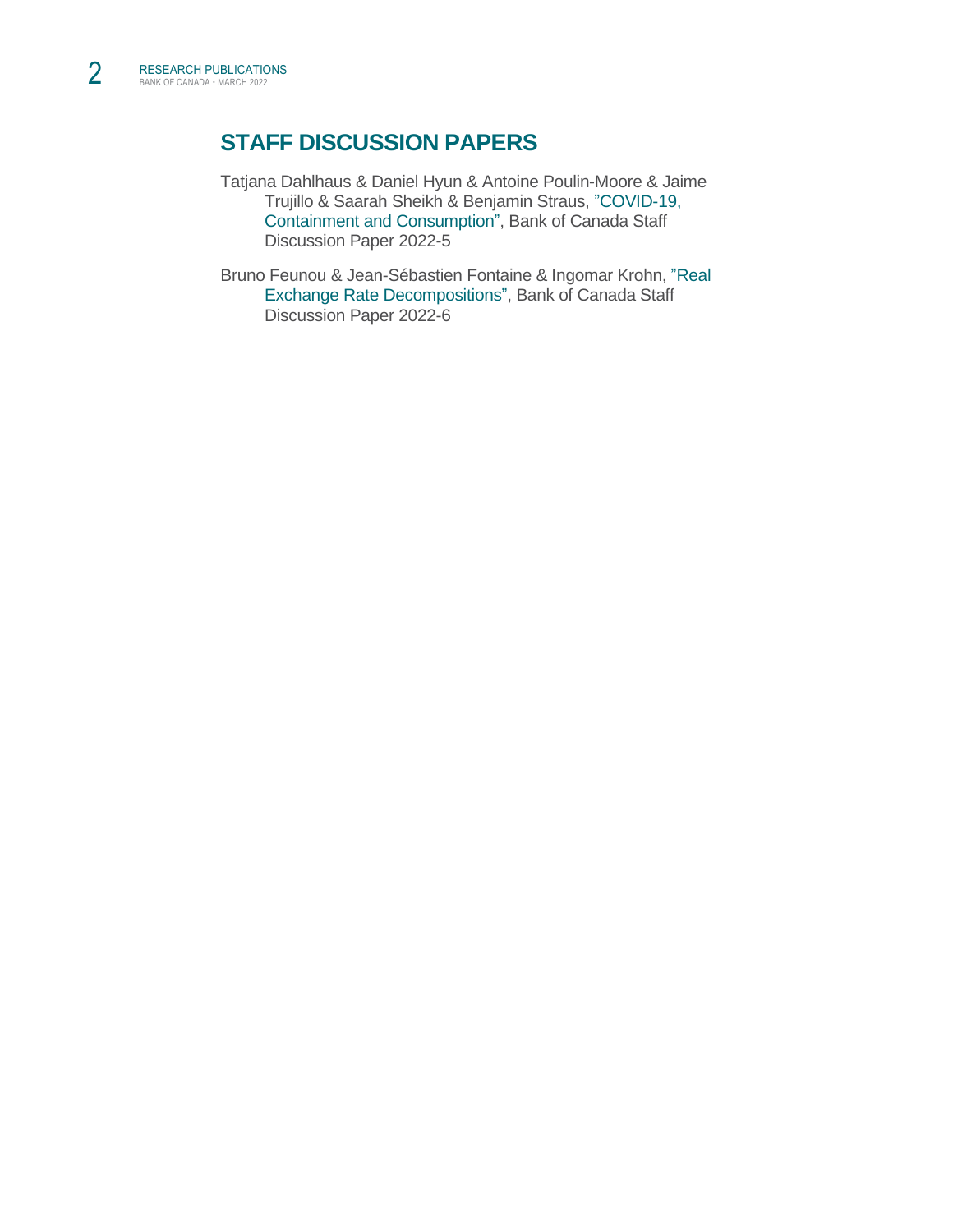3

# **ABSTRACTS**

# *[Financial Transaction Taxes and the Informational Efficiency of](https://www.newyorkfed.org/research/staff_reports/sr993)  [Financial Markets: A Structural Estimation](https://www.newyorkfed.org/research/staff_reports/sr993)*

We develop a new methodology to estimate the impact of a financial transaction tax (FTT) on financial market outcomes. In our sequential trading model, there are price-elastic noise and informed traders. We estimate the model through maximum likelihood for a sample of sixty New York Stock Exchange (NYSE) stocks in 2017. We quantify the effect of introducing an FTT given the parameter estimates. An FTT increases the proportion of informed trading, improves information aggregation, but lowers trading volume and welfare. For some lessliquid stocks, however, an FTT blocks private information aggregation.

#### *[Labor mobility in a monetary union](https://www.sciencedirect.com/science/article/pii/S0022199622000320?dgcid=coauthor#!)*

Internal migration flows are endogenously driven by relative labor market performance in a New Keynesian DSGE model of a monetary union calibrated to U.S. data. When labor markets are competitive, a strict focus on stabilizing unionwide inflation remains close to optimal. With search and matching frictions in regional labor markets, labor mobility across state borders introduces additional trade-offs for optimal monetary policy since workers do not internalize the full effects of their individual migration decisions. But when monetary policy is suboptimal, a mobile labor force helps to close inefficiency gaps in regional labor markets following region-specific shocks. Putting some weight on labor market outcomes in a simple instrument rule enhances welfare more when labor is mobile.

#### *[Dynamic Privacy Choices](https://www.bankofcanada.ca/2022/03/staff-working-paper-2022-8/)*

I study a dynamic model of consumer privacy and platform data collection. In each period, consumers choose their level of platform activity. Greater activity generates more information about the consumer, thereby increasing platform profits. When the platform can commit to the future privacy policy, it collects information by committing to gradually decrease the level of privacy protection. In the long run, consumers lose privacy and receive low payoffs but choose high activity levels. In contrast, the platform with weaker commitment power may attain the commitment outcome or fail to collect any data, depending on consumer expectations regarding future privacy protection.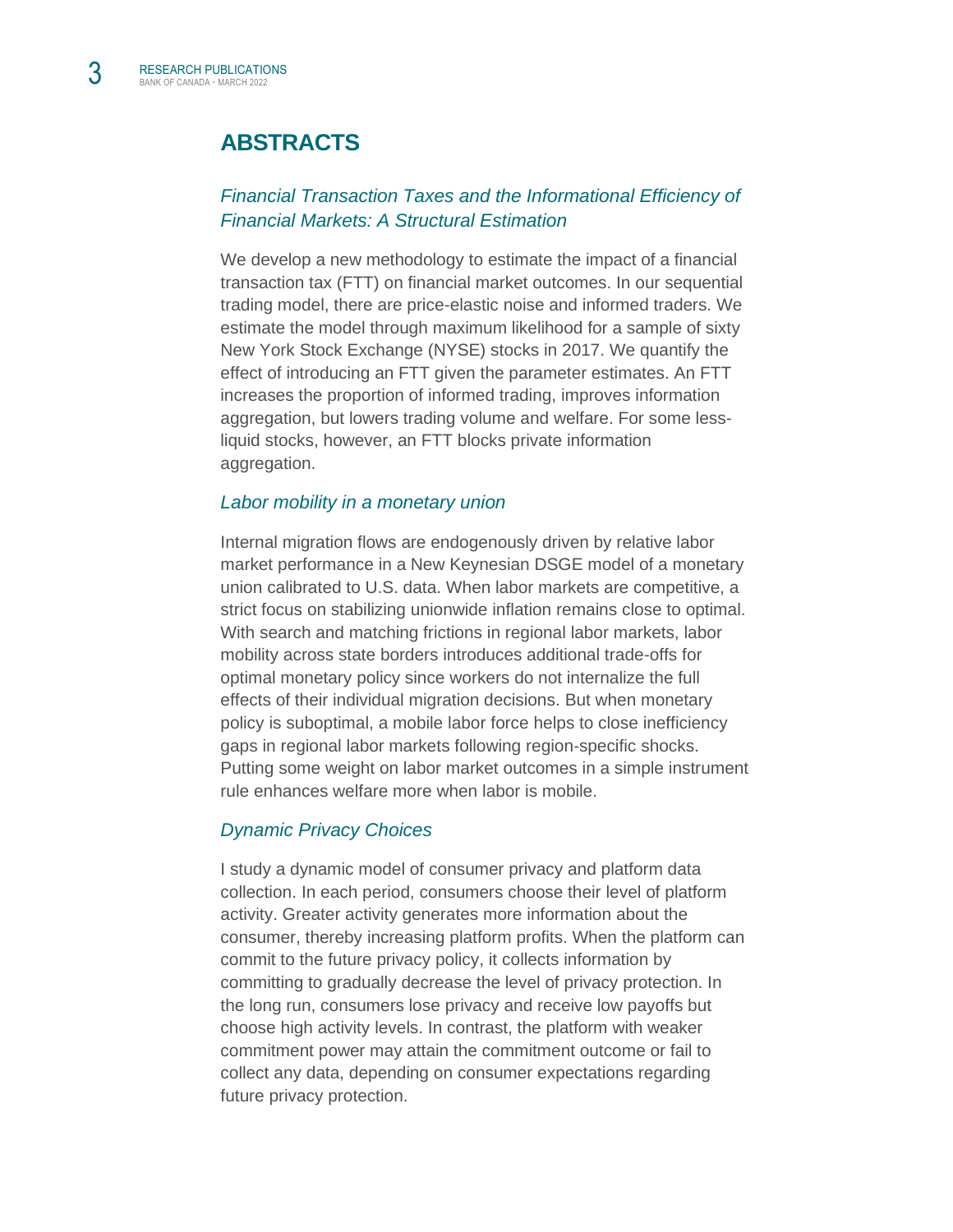

#### *[Central Bank Liquidity Facilities and Market Making](https://www.bankofcanada.ca/2022/03/staff-working-paper-2022-9/)*

In the onset of the COVID-19 crisis, central banks purchased large volumes of assets in an effort to keep markets operational. We model one such central bank, which purchases assets from dealers to alleviate balance sheet constraints. Asset purchases can prevent market breakdown, improve price efficiency and reduce dealer risk positions. A central bank that purchases assets at their expected value is able to achieve market outcomes as if dealers were unconstrained. Absent other concerns, central banks can maximize welfare by purchasing assets at a premium, though they may create market distortions. Alternatively, central banks who bear costs associated with large interventions may only be willing to purchase assets at a discount. In the absence of leverage constraints, lending programs are as effective as asset purchases; when leverage constraints are present, lending programs lose effectiveness.

## *[Macroeconomic Predictions Using Payments Data and Machine](https://www.bankofcanada.ca/2022/03/staff-working-paper-2022-10/)  [Learning](https://www.bankofcanada.ca/2022/03/staff-working-paper-2022-10/)*

Predicting the economy's short-term dynamics—a vital input to economic agents' decisionmaking process—often uses lagged indicators in linear models. This is typically sufficient during normal times but could prove inadequate during crisis periods such as COVID-19. This paper demonstrates: (a) that payments systems data which capture a variety of economic transactions can assist in estimating the state of the economy in real time and (b) that machine learning can provide a set of econometric tools to effectively handle a wide variety in payments data and capture sudden and large effects from a crisis. Further, we mitigate the interpretability and overfitting challenges of machine learning models by using the Shapley valuebased approach to quantify the marginal contribution of payments data and by devising a novel cross-validation strategy tailored to macroeconomic prediction models.

### *[The Central Bank Strikes Back! Credibility of Monetary Policy](https://www.bankofcanada.ca/2022/03/staff-working-paper-2022-11/)  [under Fiscal Influence](https://www.bankofcanada.ca/2022/03/staff-working-paper-2022-11/)*

How should independent central banks react if pressured by fiscal policymakers? We study an environment with strategic monetaryfiscal interactions where the central bank has a limited degree of commitment to follow policies over time and the fiscal authority has none. We contrast the implications of two monetary frameworks: one where the central bank follows a standard rule aiming exclusively at price stability against the other, where monetary policy additionally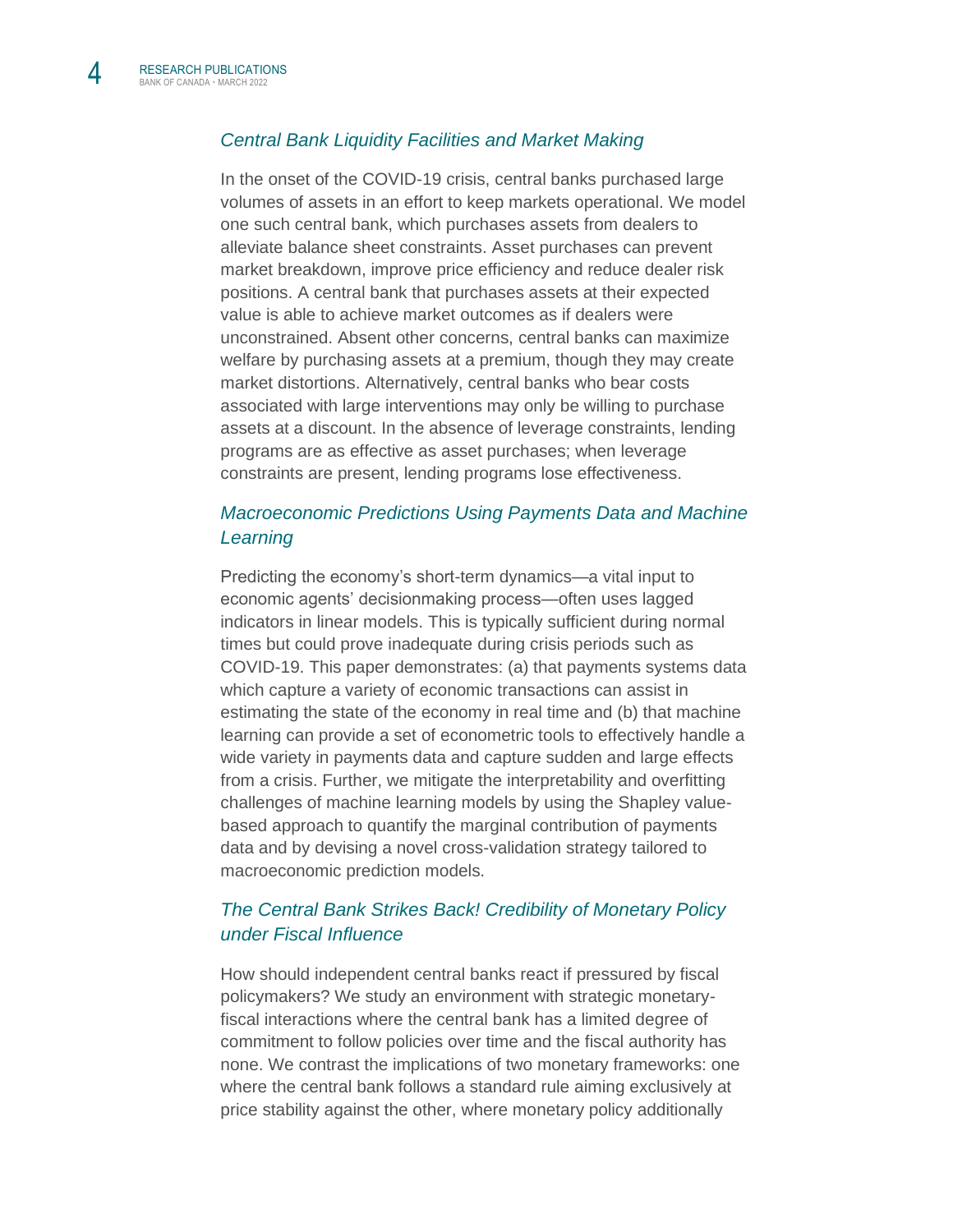leans against fiscal influence. The latter rule improves economic outcomes by providing appropriate incentives to the fiscal authority. More importantly, the additional fiscal conditionality can enhance the credibility of the central bank to achieve price stability. We emphasize how the level and structure of government debt emerge as key factors affecting the credibility of monetary policy with fiscal conditionality.

## *[Household Heterogeneity and the Performance of Monetary](https://www.bankofcanada.ca/2022/03/staff-working-paper-2022-12/)  [Policy Frameworks](https://www.bankofcanada.ca/2022/03/staff-working-paper-2022-12/)*

We compare the performance of alternative monetary policy frameworks (inflation targeting, average inflation targeting, price level targeting and nominal GDP level targeting) in a tractable HANK model where incomplete financial markets and idiosyncratic earnings risk introduce precautionary savings and consumption inequality. Financial market incompleteness generates an additional source of societal welfare loss due to cyclical fluctuations in inequality on top of those from inflation and output volatility. We find that historydependent policies are preferred in this framework. However, if central banks put a high weight on curbing inequality, AIT and IT can be preferred over PLT.

#### *[Vertical Bargaining and Obfuscation](https://www.bankofcanada.ca/2022/03/staff-working-paper-2022-13/)*

Manufacturers often engage in practices that impede consumer search. Examples include proliferating product varieties, imposing vertical informational restraints, and banning online sales to make it more difficult for consumers to compare prices. This paper models vertical bargaining over wholesale prices and obfuscation levels and finds that obfuscation arises in equilibrium whenever retailers have some bargaining power. Once the bargaining power rests with the manufacturer, the equilibrium involves no obfuscation. The final consumers, however, are worse off compared with settings when retailers have all the bargaining power. We show that in vertical markets, policies that impose caps on obfuscation may induce higher wholesale and retail prices. Instead, we propose caps on wholesale prices as an effective consumer protection policy.

#### *[Job Ladder and Business Cycles](https://www.bankofcanada.ca/2022/03/staff-working-paper-2022-14/)*

I build a Heterogeneous Agents New Keynesian model with rich labor market dynamics. Workers search both off- and on-the-job, giving rise to a job ladder, where employed workers slowly move toward more productive and better paying jobs through job-to-job transitions, while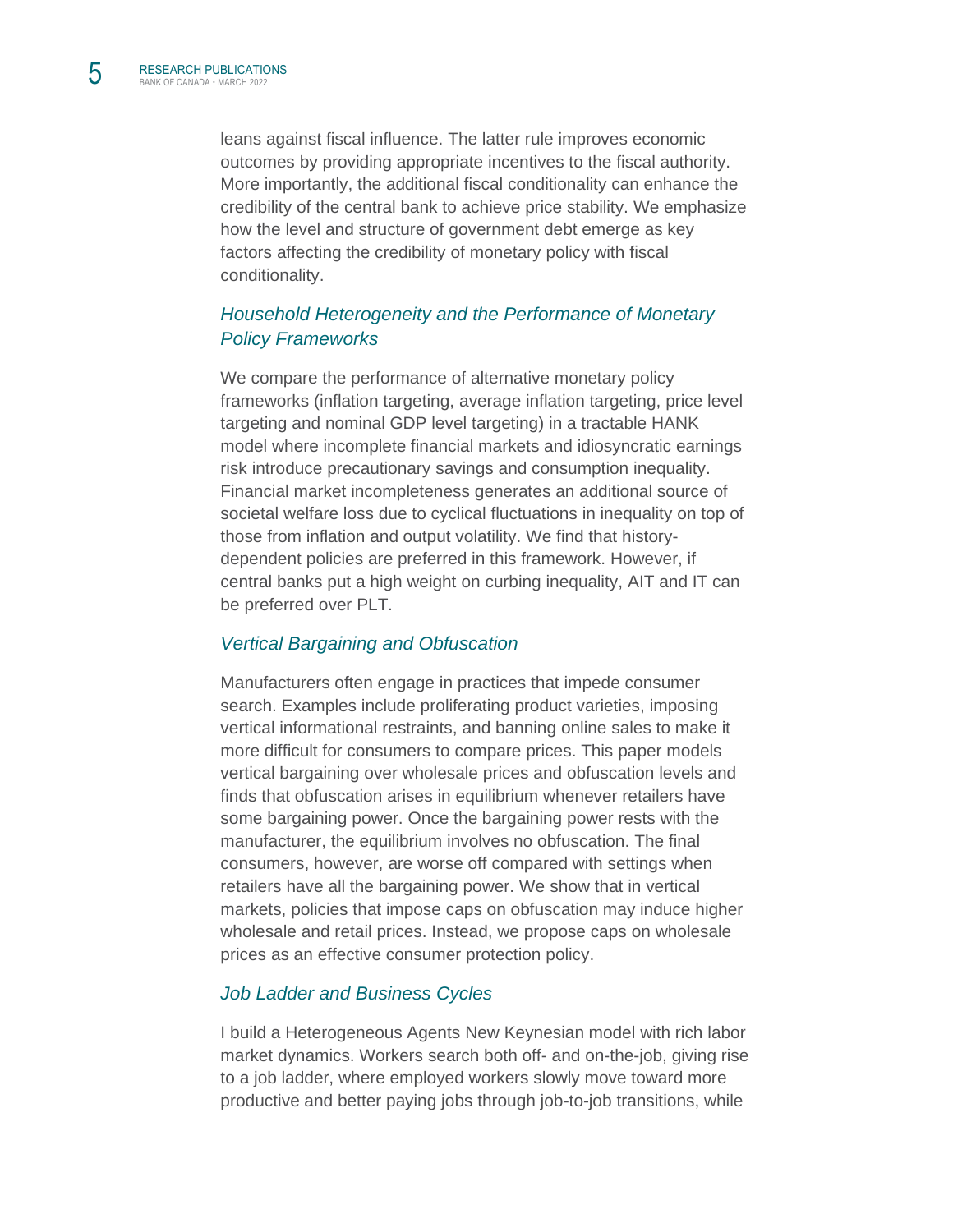6

negative shocks occasionally throw them back into unemployment. The state of the economy includes the distribution of workers over wealth, labor earnings and match productivities. In the wake of an adverse financial shock calibrated to mimic the US Great Recession unemployment dynamics, firms reduce hiring, causing the job ladder to all but "stop working." This leaves wages stagnant for several years, triggering a sharp contraction and slow recovery in consumption and output. On the supply side, the slow pace in worker turnover leaves workers stuck at the bottom of the ladder, effectively cutting labor productivity growth in the aggregate. The interaction between weak demand and low productivity leads to inflation dynamics that resemble the missing disinflation of that period.

### *[Equilibrium in Two-Sided Markets for Payments: Consumer](https://www.bankofcanada.ca/2022/03/staff-working-paper-2022-15/)  [Awareness and the Welfare Cost of the Interchange Fee](https://www.bankofcanada.ca/2022/03/staff-working-paper-2022-15/)*

The market for payments is an important two-sided one, where consumers benefit from increased merchant acceptance of payment cards and vice versa. The dependence between the decisions that are made on each side of the market results in various network externalities that are often discussed but rarely quantified. We construct and estimate a structural two-stage model of equilibrium in a market for payments in order to quantify the network externalities and identify the main determinants of consumer and merchant decisions. The estimation results suggest significant heterogeneity in consumer adoption costs and benefits. We discuss the critical characteristics that determine which payment instrument is used at the point of sale. Our counterfactual simulation measures the degree of excessive intermediation by credit card providers.

## *[Consumer Price Index and Inflation Perceptions in Canada:](https://www150.statcan.gc.ca/n1/pub/62f0014m/62f0014m2021017-eng.htm)  [Can measurement approaches or behavioural factors explain](https://www150.statcan.gc.ca/n1/pub/62f0014m/62f0014m2021017-eng.htm)  [the gap?](https://www150.statcan.gc.ca/n1/pub/62f0014m/62f0014m2021017-eng.htm)*

Many decisions by economic agents, such as firms and consumers, depend on their views about inflation. These views have significant implications for economic activity and monetary policy. Consumers' views of inflation, as measured by the Bank's Canadian Survey of Consumer Expectations (CSCE), are systematically higher than the actual inflation measured by the Consumer Price Index (CPI), and more so for certain demographic groups. While measurement factors including quality adjustment, and the treatment of housing in the CPI can explain part of this gap, behavioral factors appear to play a larger role. Personal shopping experiences, views about food and rent price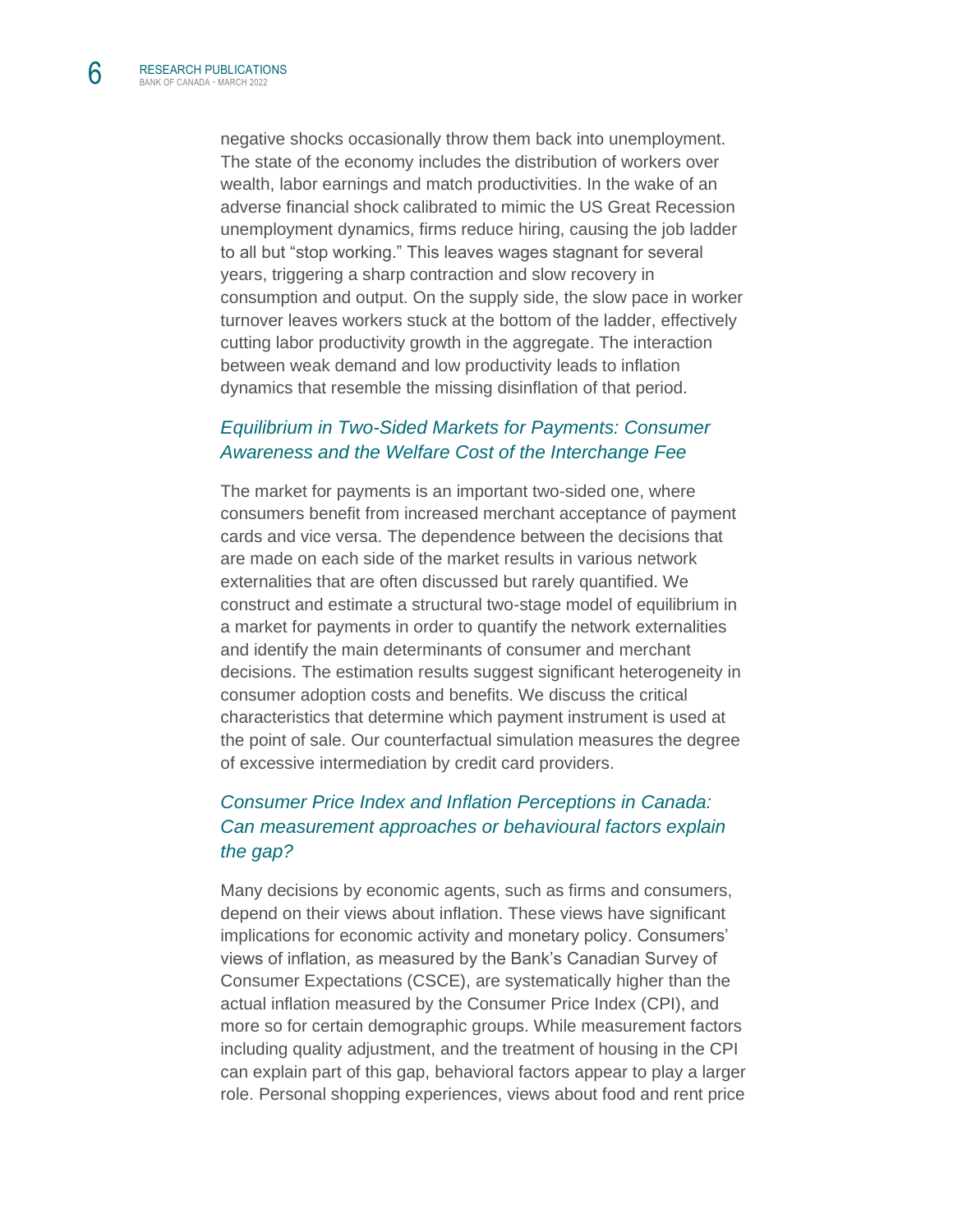increases, and higher sensitivity to large price increases are important drivers of differences between measured inflation and inflation perceptions. Furthermore, information gaps and level of economic literacy can also help explain the way inflation is perceived. Policy makers can play a role to make information more readily available and to improve awareness and understanding of inflation literacy towards narrowing the perception gap.

#### *[COVID-19, Containment and Consumption](https://www.bankofcanada.ca/2022/03/staff-discussion-paper-2022-5/)*

We assess the impact of the COVID-19 pandemic on consumption indicators by estimating the effects of government-mandated containment measures and of the willingness of individuals to voluntarily physically distance to prevent contagion. To do this, we use weekly panel regressions across Canadian provinces to study how differences in both containment measures and voluntary physical distancing affect consumption, proxied by transaction data. We also conduct a similar panel analysis across 28 advanced economies using retail mobility data as a proxy for in-person consumption of goods and services. Two main findings are broadly robust across a variety of tests and specifications. First, indicators of both government containment measures and voluntary physical distancing are negatively correlated with consumption indicators, with the latter relationship showing variation over time. Second, contact-intensive and other highly restricted sectors in Canada were generally more affected by increases in the stringency of government containment measures and voluntary physical distancing. In contrast, the impact from voluntary physical distancing on spending categories deemed essential by some Canadian provincial governments was muted relative to the impact on other categories.

#### *[Real Exchange Rate Decompositions](https://www.bankofcanada.ca/2022/03/staff-discussion-paper-2022-6/)*

We provide a novel daily decomposition of the real exchange rate that exploits a direct link between bond and foreign exchange (FX) markets. Real exchange rate dynamics can be attributed to changes in the expected future level of the exchange rate; cross-country differentials of expected inflation, yields and bond term premia; and an FX risk premium. Through a variance decomposition exercise, we find that the FX risk premium is the dominant component. Monetary policies and macroeconomic news announcements largely move the real exchange through changes in the FX risk premium.